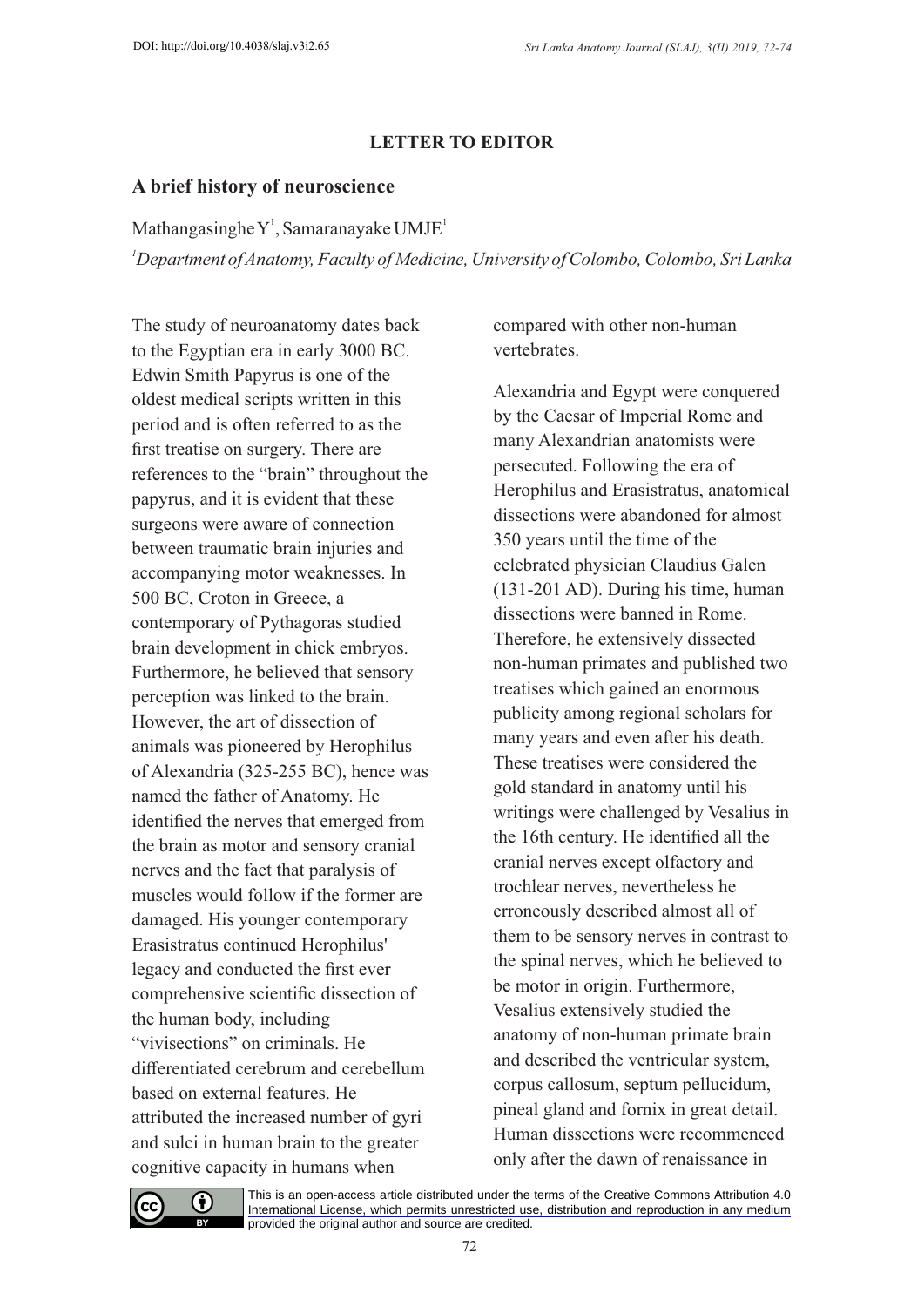1530 AD. It is not clear whether Leonardo Da Vinci conducted human dissections himself, however his sketches reflect the detailed understanding of the complexity of human brain. Moreover, he conducted seminal experiments on the spinal reflex in frogs and demonstrated that the reflex could be eliminated by damaging the spinal cord. Subsequently, Thomas Willis (1625- 1725) made a remarkable contribution to the field of neuroscience. He is famous for describing the arterial circle located at the base of the brain, which is known as the "Circle of Willis". Having completed dissections across numerous species of animals including both vertebrates and invertebrates, he pioneered the field of comparative neuroanatomy.

While these scholars were studying the gross anatomical features of the human nervous system, Robert Hooke described crude features of cells using a prototype microscope in 1665. Following invention of the modern microscope by Leeuwenhoek in 1670s, anatomists were interested in exploring the complexity of structure of the human nervous system. In early nineteenth century, the scientists recognized the cell as the structural unit of the human body. The Italian biologist Golgi initiated the concept of "reticular theory" in which he stated that nervous tissue was formed by a fundamental structural unit of "nerves" connected to each other by numerus processes forming a network. Spanish neuroscientist Santiago Raymon Y

Cajal was the principal opponent of this reticular theory. Cajal often debated that there should be discrete nerve cells as opposed to a reticulum and was able to stain isolated neurons using silver staining technique, which was pioneered by Golgi himself. Nevertheless, for their enormous contribution to the field of neuroscience, both Golgi and Cajal were awarded with the Nobel Prize in Physiology and Medicine in 1906. With the discovery of neurone, Cajal paved the path for the discoveries made in modern neuroscience.

## **Correspondence**

Dr. Yasith Mathangasinghe Lecturer, Department of Anatomy, Faculty of Medicine, University of Colombo. yasith@anat.cmb.ac.lk +94718620396

## **Bibliography**

Cajal, R. (1995). Histology of the Nervous System of Man and Vertebrates (History of Neuroscience, No 6)(2 Volume Set): Oxford: Oxford University Press.

Finger, S. (2001). Origins of neuroscience: a history of explorations into brain function: Oxford University Press, USA.